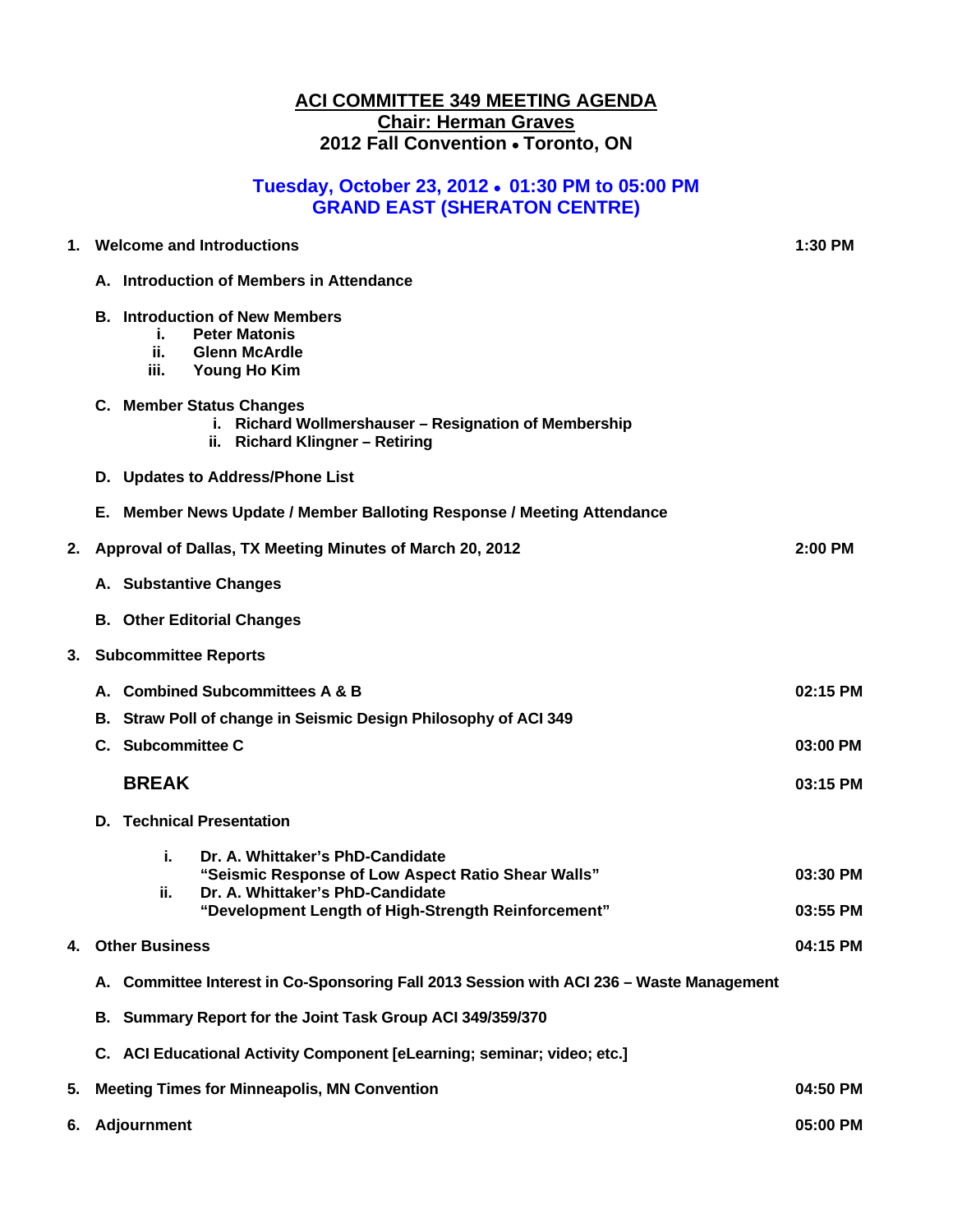#### **ACI 349 Subcommittee A (Materials): Partha Ghosal & Subcommittee B (Design): Adeola Adediran 2012 Fall Convention Toronto, ON**

# **Monday, October 22, 2012 12:30 PM to 04:30 PM CITY HALL (SHERATON CENTRE)**

|                                               | 1. Call to Order - Introductions of All Attendees                                  | 12:30 PM |  |  |  |
|-----------------------------------------------|------------------------------------------------------------------------------------|----------|--|--|--|
|                                               | 2. Approval of Dallas, TX Meeting Minutes of March 19, 2012                        |          |  |  |  |
| 3.                                            | Discussion of negatives for TAC Comment Number 31                                  |          |  |  |  |
| <b>Discussion of New Business Items</b><br>4. |                                                                                    |          |  |  |  |
|                                               | A. Proposed Update to ACI 349.3R - Post-Event Inspection, ASR, Tendon Inspection - |          |  |  |  |
|                                               | Madhumita Sircar, Partha Ghosal, and Matthew D'Ambrosia                            | 01:10 PM |  |  |  |
|                                               | B. "Load Combination" - Luis Ibarra                                                | 01:40 PM |  |  |  |
|                                               | <b>BREAK</b>                                                                       | 02:00 PM |  |  |  |
|                                               | C. "Revision to 349.1R Thermal Requirements" - Adeola Adediran & Dr. Long T. Phan  | 02:20 PM |  |  |  |
|                                               | D. "ACI 349 Seismic Design Philosophy" - Bernd Laskewitz                           | 02:50 PM |  |  |  |
|                                               | E. "Fall 2013 Session on Nuclear Waste Containment" - Matthew D'Ambrosia           | 03:30 PM |  |  |  |
| 5.                                            | <b>Technical Presentations</b>                                                     |          |  |  |  |
|                                               | A. Dr. Peter Nawrotzki - "Vibration Isolation"                                     | 03:40 PM |  |  |  |
|                                               | B. Dr. Amit Varma - "Fire Testing of Steel Plate Composite Panels"                 | 04:10 PM |  |  |  |
|                                               | 6. Adjournment of Meeting                                                          | 04:30 PM |  |  |  |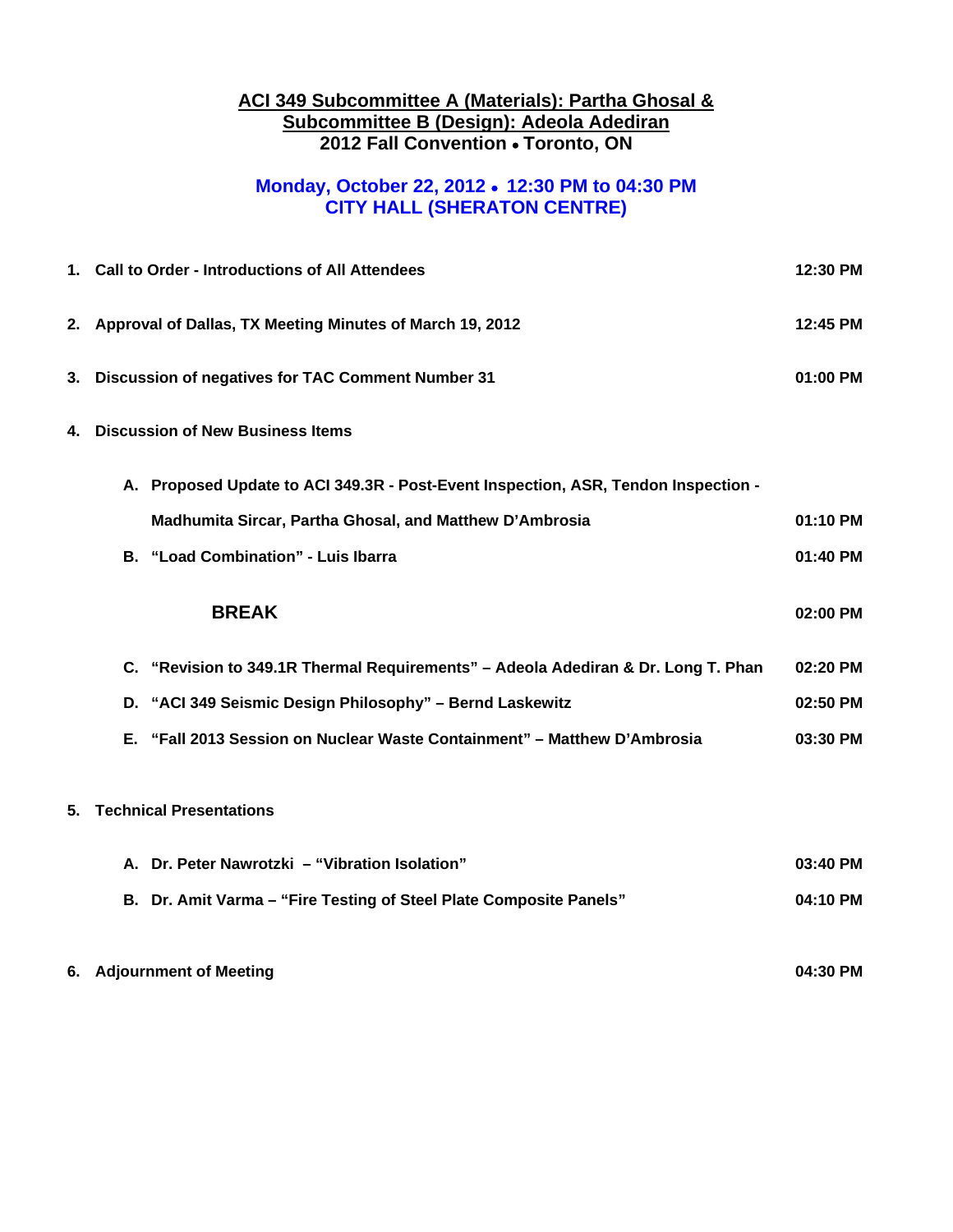#### **ACI 349 Subcommittee C – ANCHORAGE: John Silva 2012 Fall Convention Toronto, ON**

## **Monday, October 22, 2012 08:15 AM to 11:00 AM CONFERENCE ROOM C (SHERATON CENTRE)**

|    | 1. Call to Order - Introduction of All Attendees                                                                        | 08:15 AM |
|----|-------------------------------------------------------------------------------------------------------------------------|----------|
|    | 2. Roster/Address Changes                                                                                               | 08:25 AM |
|    | 3. Approval of Dallas, TX Meeting Minutes                                                                               | 08:30 AM |
|    | 4. Report from ACI 355 - Bret Turley / other ACI 355 Members                                                            | 08:40 AM |
| 5. | Status Report for ACI 349.2 Republishing - Nam-Ho Lee                                                                   | 09:00 AM |
|    | A. Letter ballots: 349.2 Ballot 1 and 349.2 Ballot 2                                                                    |          |
|    | <b>BREAK</b>                                                                                                            | 09:45 AM |
|    | 6. New Business Items                                                                                                   |          |
|    | A. Question re quality control testing requirements - Adeola Adediran                                                   | 10:00 AM |
|    | <b>B.</b> Other new business                                                                                            | 10:25 AM |
|    | 7. Unfinished Business/Other Items of Interest                                                                          | 10:45 AM |
|    | A. New Committee ACI 564-SM [Wentworth Room]<br>"Evaluation, Repair, and Rehabilitation of Nuclear Concrete Structures" |          |
| 8. | <b>Adjournment of Meeting</b>                                                                                           | 11:00 AM |